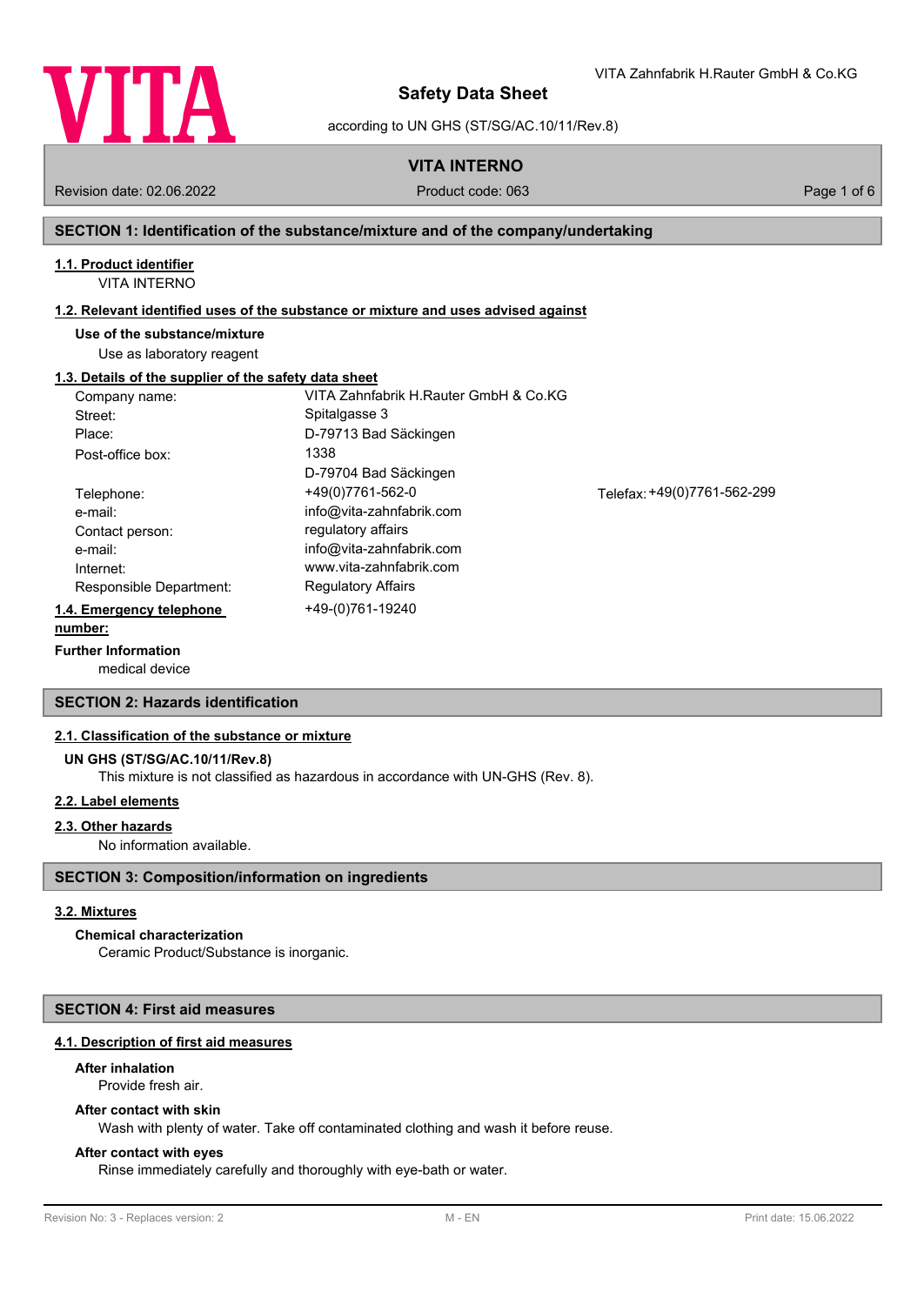

according to UN GHS (ST/SG/AC.10/11/Rev.8)

### **VITA INTERNO**

Revision date: 02.06.2022 Product code: 063 Page 2 of 6

### **After ingestion**

Rinse mouth immediately and drink plenty of water.

#### **4.2. Most important symptoms and effects, both acute and delayed**

No information available.

### **4.3. Indication of any immediate medical attention and special treatment needed**

Treat symptomatically.

#### **SECTION 5: Firefighting measures**

#### **5.1. Extinguishing media**

#### **Suitable extinguishing media**

Co-ordinate fire-fighting measures to the fire surroundings.

### **5.2. Special hazards arising from the substance or mixture**

Non-flammable.

### **5.3. Advice for firefighters**

In case of fire: Wear self-contained breathing apparatus.

#### **Additional information**

Collect contaminated fire extinguishing water separately. Do not allow entering drains or surface water.

### **SECTION 6: Accidental release measures**

#### **6.1. Personal precautions, protective equipment and emergency procedures**

#### **General advice**

Avoid dust formation. Do not breathe dust.

### **6.2. Environmental precautions**

Do not allow to enter into surface water or drains.

#### **6.3. Methods and material for containment and cleaning up**

### **Other information**

Take up mechanically. Treat the recovered material as prescribed in the section on waste disposal.

#### **6.4. Reference to other sections**

Safe handling: see section 7 Personal protection equipment: see section 8 Disposal: see section 13

### **SECTION 7: Handling and storage**

### **7.1. Precautions for safe handling**

#### **Advice on safe handling**

No special measures are necessary.

#### **Advice on protection against fire and explosion**

No special fire protection measures are necessary.

#### **Advice on general occupational hygiene**

Take off contaminated clothing. Wash hands before breaks and after work. When using do not eat, drink, smoke, sniff.

### **7.2. Conditions for safe storage, including any incompatibilities**

#### **Requirements for storage rooms and vessels**

Keep container tightly closed.

#### **Hints on joint storage**

No special measures are necessary.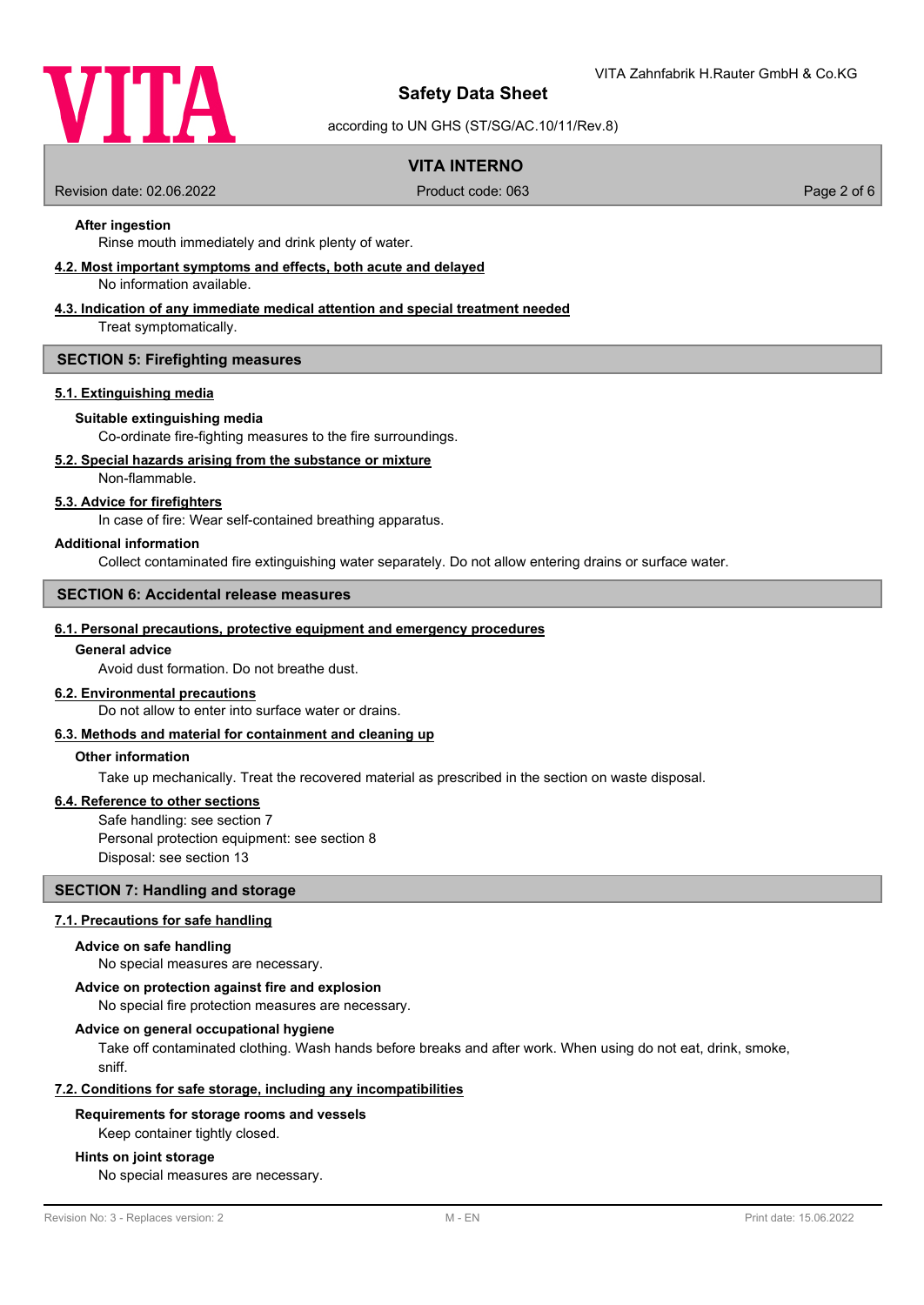

according to UN GHS (ST/SG/AC.10/11/Rev.8)

### **VITA INTERNO**

Revision date: 02.06.2022 Product code: 063 Page 3 of 6

### **SECTION 8: Exposure controls/personal protection**

#### **8.1. Control parameters**

### **8.2. Exposure controls**

#### **Individual protection measures, such as personal protective equipment**

#### **Eye/face protection**

Wear eye/face protection.

#### **Hand protection**

When handling with chemical substances, protective gloves must be worn with the CE-label including the four control digits. The quality of the protective gloves resistant to chemicals must be chosen as a function of the specific working place concentration and quantity of hazardous substances. For special purposes, it is recommended to check the resistance to chemicals of the protective gloves mentioned above together with the supplier of these gloves. Recommended glove articles KCL Dermatril P NBR (Nitrile rubber)

#### **Skin protection**

Use of protective clothing.

#### **Respiratory protection**

In case of inadequate ventilation wear respiratory protection. Provide adequate ventilation as well as local exhaustion at critical locations. Technical ventilation of workplace

### **SECTION 9: Physical and chemical properties**

#### **9.1. Information on basic physical and chemical properties**

| Physical state:<br>Colour:                                    | solid          |                |
|---------------------------------------------------------------|----------------|----------------|
| Odour:                                                        | characteristic |                |
| Changes in the physical state                                 |                |                |
| Melting point/freezing point:                                 |                | not determined |
| Boiling point or initial boiling point and<br>boiling range:  |                | ?              |
| Flash point:                                                  |                | ?              |
| Flammability                                                  |                |                |
| Solid/liquid:                                                 |                | not determined |
| Gas:                                                          |                | not applicable |
| <b>Explosive properties</b><br>The product is not: Explosive. |                |                |
| Lower explosion limits:                                       |                | not determined |
| Upper explosion limits:                                       |                | not determined |
| <b>Self-ignition temperature</b>                              |                |                |
| Solid:                                                        |                | not determined |
| Gas:                                                          |                | not applicable |
| Decomposition temperature:                                    |                | not determined |
| pH-Value:                                                     |                | not determined |
| Water solubility:                                             |                | No             |
| Solubility in other solvents<br>not determined                |                |                |
| Partition coefficient n-octanol/water:                        |                | not determined |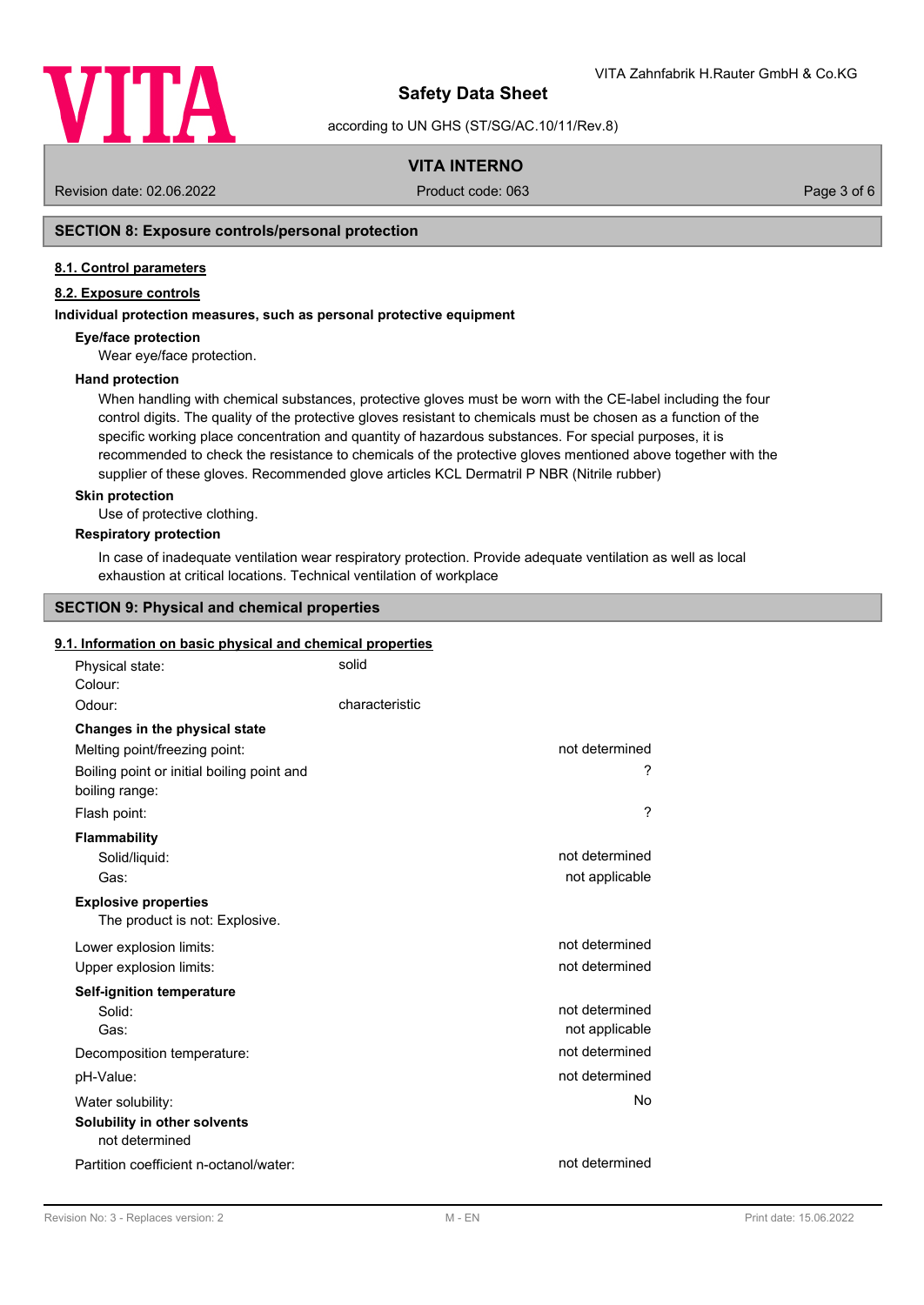

### according to UN GHS (ST/SG/AC.10/11/Rev.8)

| <b>VITA INTERNO</b>                                                                          |                           |             |
|----------------------------------------------------------------------------------------------|---------------------------|-------------|
| Revision date: 02.06.2022                                                                    | Product code: 063         | Page 4 of 6 |
| Vapour pressure:<br>(at 50 $^{\circ}$ C)                                                     | $<$ =1100 hPa             |             |
| Density:                                                                                     | 2,40000 g/cm <sup>3</sup> |             |
| Relative vapour density:                                                                     | not determined            |             |
| 9.2. Other information                                                                       |                           |             |
| Information with regard to physical hazard classes<br>Oxidizing properties<br>Not oxidising. |                           |             |
| Other safety characteristics                                                                 |                           |             |
| Solid content:                                                                               | 100,0 %                   |             |
| Evaporation rate:                                                                            | not determined            |             |

### **SECTION 10: Stability and reactivity**

#### **10.1. Reactivity**

No hazardous reaction when handled and stored according to provisions.

#### **10.2. Chemical stability**

The product is stable under storage at normal ambient temperatures.

#### **10.3. Possibility of hazardous reactions**

No known hazardous reactions.

## **10.4. Conditions to avoid**

none

### **10.5. Incompatible materials**

No information available.

### **10.6. Hazardous decomposition products**

No known hazardous decomposition products.

### **SECTION 11: Toxicological information**

### **11.1. Information on hazard classes as defined in Regulation (EC) No 1272/2008**

#### **Acute toxicity**

Based on available data, the classification criteria are not met.

#### **Irritation and corrosivity**

Based on available data, the classification criteria are not met.

#### **Sensitising effects**

Based on available data, the classification criteria are not met.

### **Carcinogenic/mutagenic/toxic effects for reproduction**

Based on available data, the classification criteria are not met.

#### **STOT-single exposure**

Based on available data, the classification criteria are not met.

#### **STOT-repeated exposure**

Based on available data, the classification criteria are not met.

#### **Aspiration hazard**

Based on available data, the classification criteria are not met.

#### **Additional information on tests**

The mixture is classified as not hazardous according to regulation (EC) No 1272/2008 [CLP].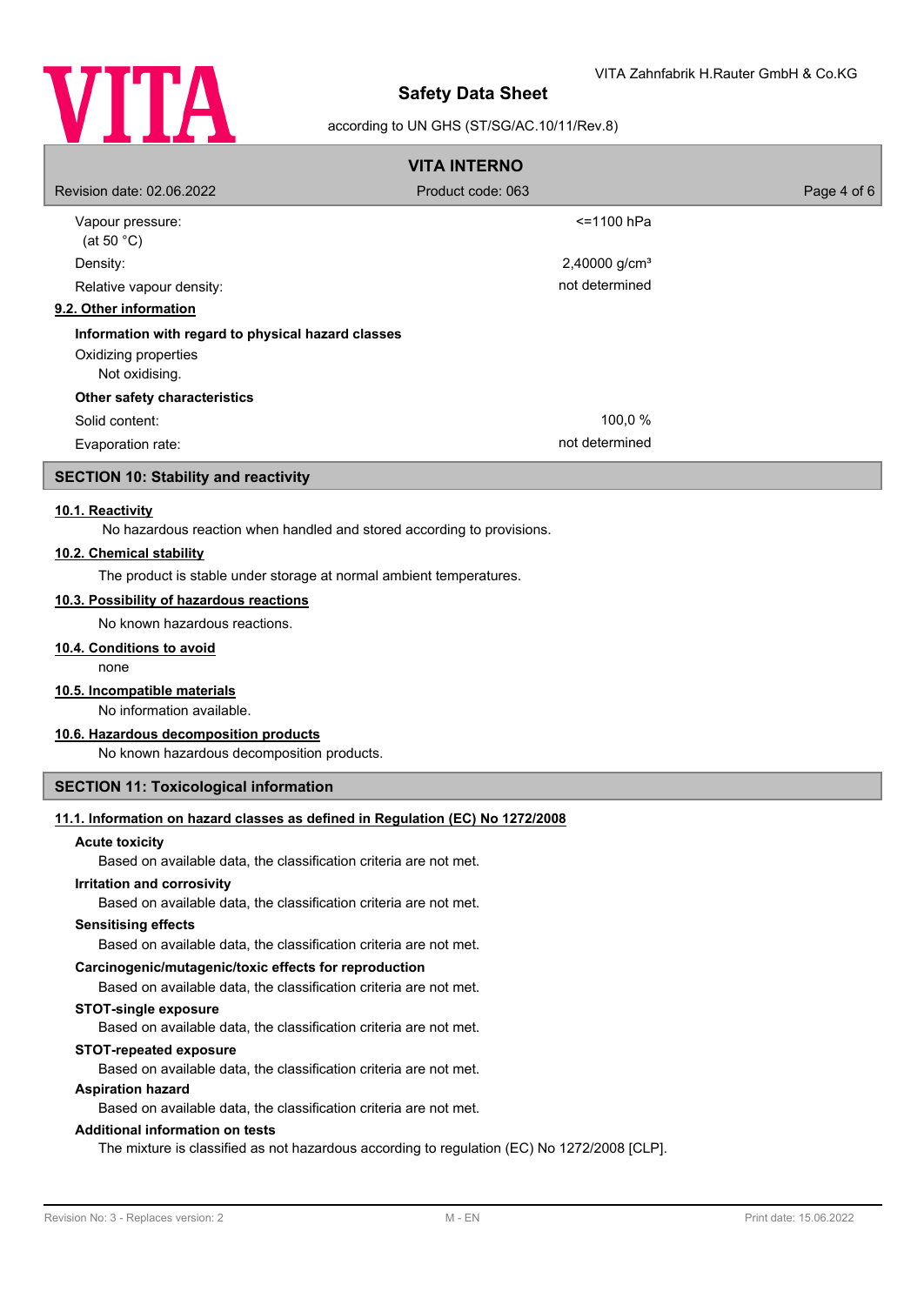

### according to UN GHS (ST/SG/AC.10/11/Rev.8)

### **VITA INTERNO**

Revision date: 02.06.2022 Product code: 063 Page 5 of 6

#### **SECTION 12: Ecological information**

#### **12.1. Toxicity**

The product is not: Ecotoxic.

#### **12.2. Persistence and degradability**

The product has not been tested.

#### **12.3. Bioaccumulative potential**

The product has not been tested.

#### **12.4. Mobility in soil**

The product has not been tested.

### **12.6. Endocrine disrupting properties**

This product does not contain a substance that has endocrine disrupting properties with respect to non-target organisms as no components meets the criteria.

### **12.7. Other adverse effects**

No information available.

#### **Further information**

### Avoid release to the environment.

#### **SECTION 13: Disposal considerations**

#### **13.1. Waste treatment methods**

# **Disposal recommendations**

Do not allow to enter into surface water or drains. Dispose of waste according to applicable legislation.

#### **Contaminated packaging**

Wash with plenty of water. Completely emptied packages can be recycled. Handle contaminated packages in the same way as the substance itself.

### **SECTION 14: Transport information**

#### **Marine transport (IMDG)**

| 14.1. UN number or ID number:                                 | No dangerous good in sense of this transport regulation. |  |  |
|---------------------------------------------------------------|----------------------------------------------------------|--|--|
| 14.2. UN proper shipping name:                                | No dangerous good in sense of this transport regulation. |  |  |
| 14.3. Transport hazard class(es):                             | No dangerous good in sense of this transport regulation. |  |  |
| 14.4. Packing group:                                          | No dangerous good in sense of this transport regulation. |  |  |
| Air transport (ICAO-TI/IATA-DGR)                              |                                                          |  |  |
| 14.1. UN number or ID number:                                 | No dangerous good in sense of this transport regulation. |  |  |
| 14.2. UN proper shipping name:                                | No dangerous good in sense of this transport regulation. |  |  |
| 14.3. Transport hazard class(es):                             | No dangerous good in sense of this transport regulation. |  |  |
| 14.4. Packing group:                                          | No dangerous good in sense of this transport regulation. |  |  |
| 14.5. Environmental hazards                                   |                                                          |  |  |
| FNVIRONMENTALLY HAZARDOUS:                                    | No.                                                      |  |  |
| 14.6. Special precautions for user                            |                                                          |  |  |
| No information available.                                     |                                                          |  |  |
| 14.7. Maritime transport in bulk according to IMO instruments |                                                          |  |  |
| not applicable                                                |                                                          |  |  |

### **SECTION 15: Regulatory information**

#### **National regulatory information**